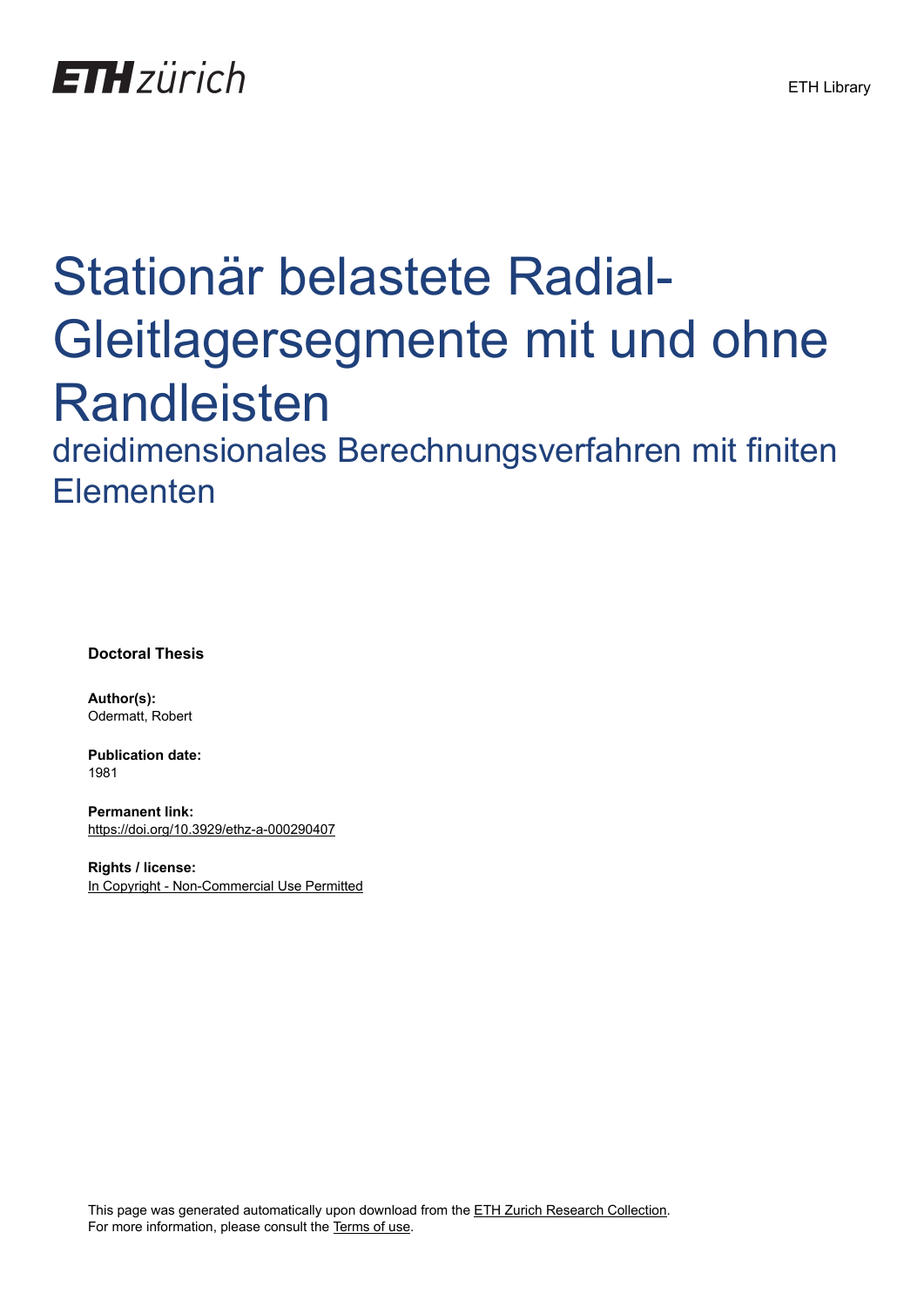### Stationär belastete Radial-Gleitlagersegmente mit und ohne Randleisten

Dreidimensionales Berechnungsverfahren mit finiten Elementen

#### ABHANDLUNG

zur Erlangung des Titels eines Doktors der Technischen Wissenschaften der

#### EIDGENÖSSISCHEN TECHNISCHEN HOCHSCHULE ZÜRICH

vorgelegt von

#### Robert Odermatt

dipl. Masch.-Ing., ETH geboren am 7. August 1948 von Dallenwil NW

angenommen auf Antrag von Prof. Dr. H. H. Ott, Referent Prof. Dr. E. Anderheggen, Korreferent

Verlag: Institut für Grundlagen der Maschinenkonstruktion ETH Zürich

1981